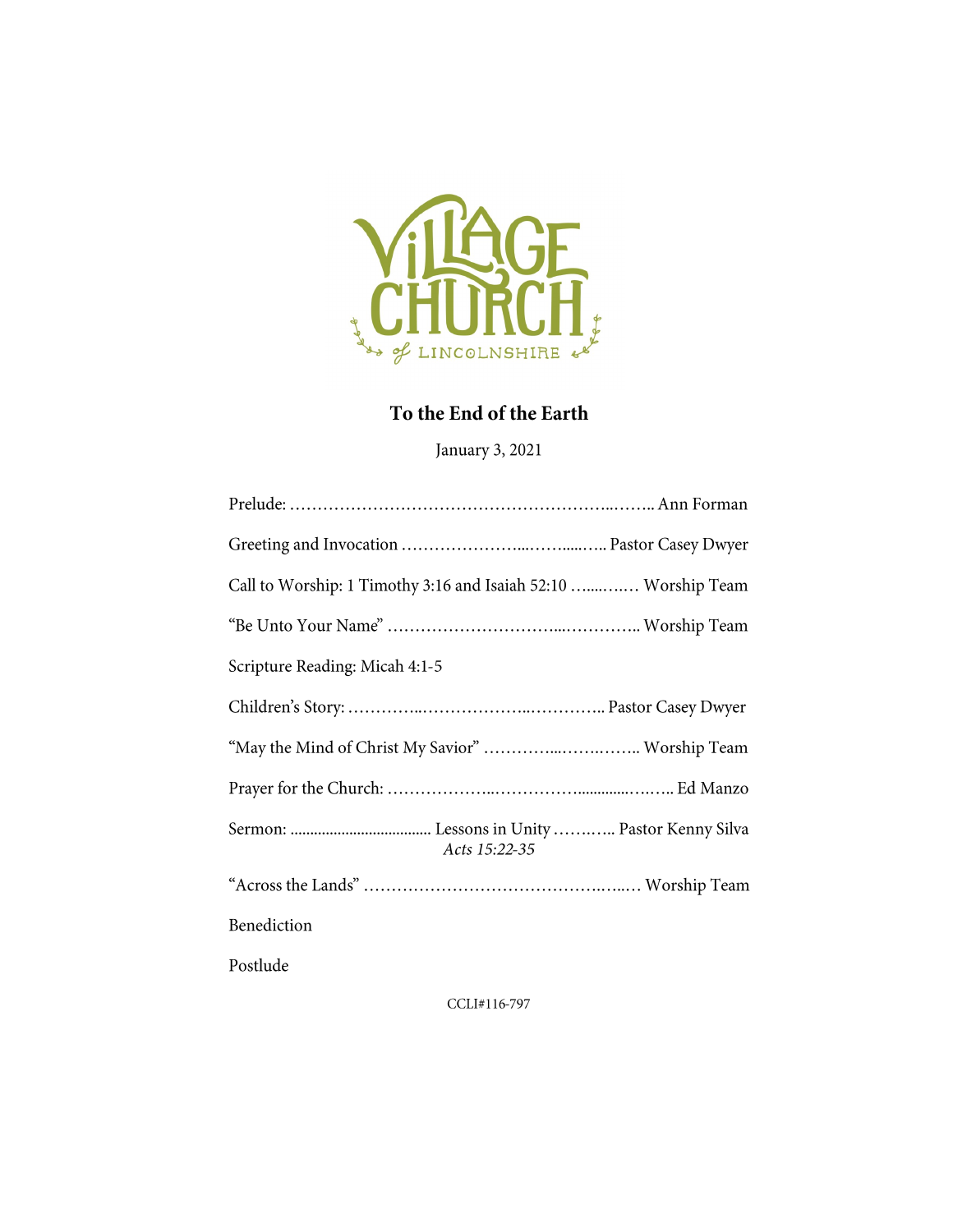### **Be Unto Your Name**

We are a moment You are forever Lord of the ages God before time We are a vapor You are eternal Love everlasting reigning on high

Chorus Holy holy Lord God Almighty Worthy is the Lamb Who was slain Highest praises honor and glory Be unto Your name Be unto Your name

We are the broken You are the healer Jesus Redeemer mighty to save You are the love song we'll sing forever Bowing before You blessing Your name

Be unto Your name (REPEAT)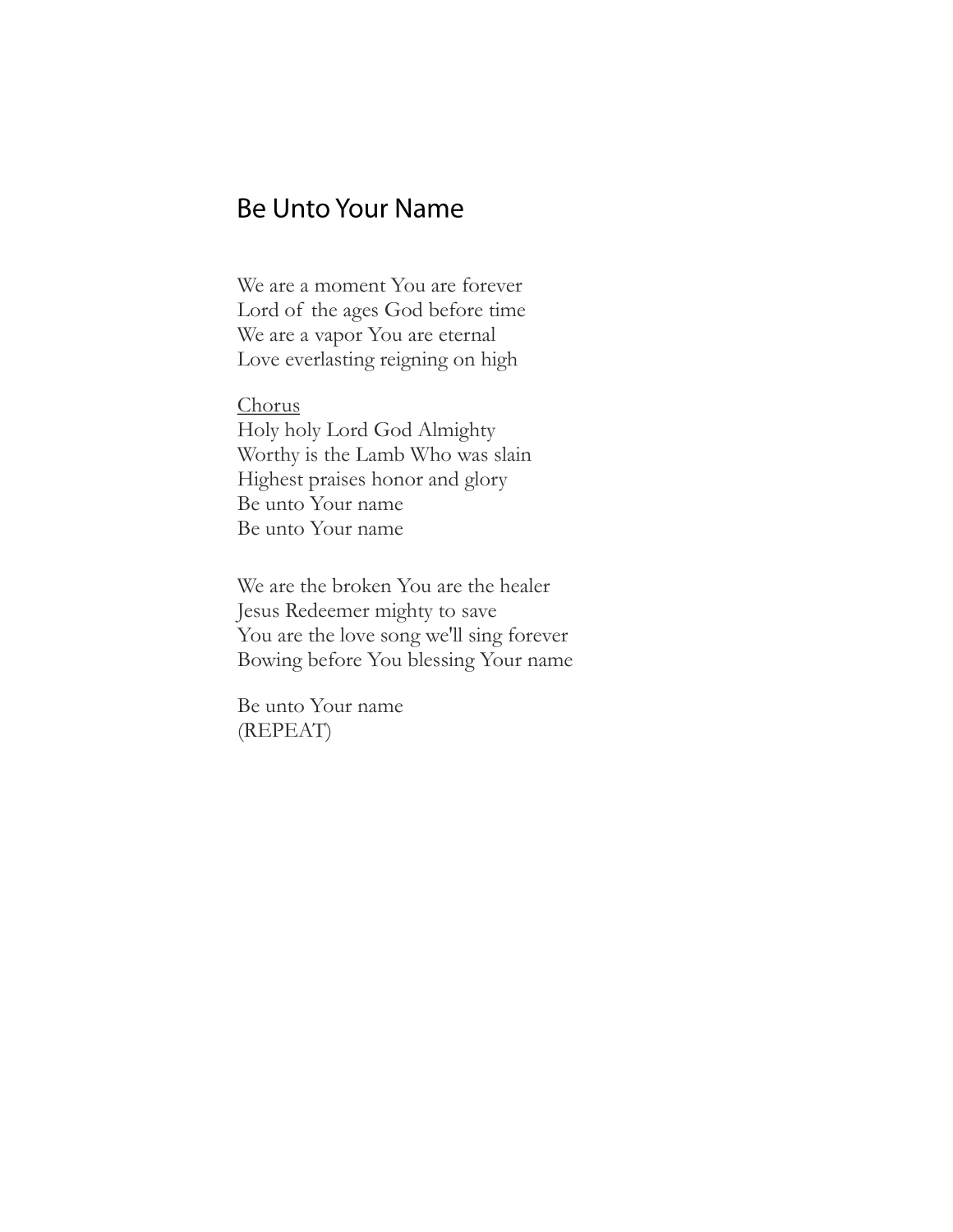# May the Mind of Christ, My Savior

May the mind of Christ my Savior Live in me from day to day By His love and pow'r controlling All I do and say

May the word of God dwell richly In my heart from hour to hour So that all may see I triumph Only thro' His pow'r

May the peace of God my Father Rule my life in ev'rything That I may be calm to comfort Sick and sorrowing

May the love of Jesus fill me As the waters fill the sea Him exalting self abasing This the victory

May I run the race before me Strong and brave to face the foe Looking only unto Jesus As I onward go

May His beauty rest upon me As I seek the lost to win And may they forget the channel Seeing only Him